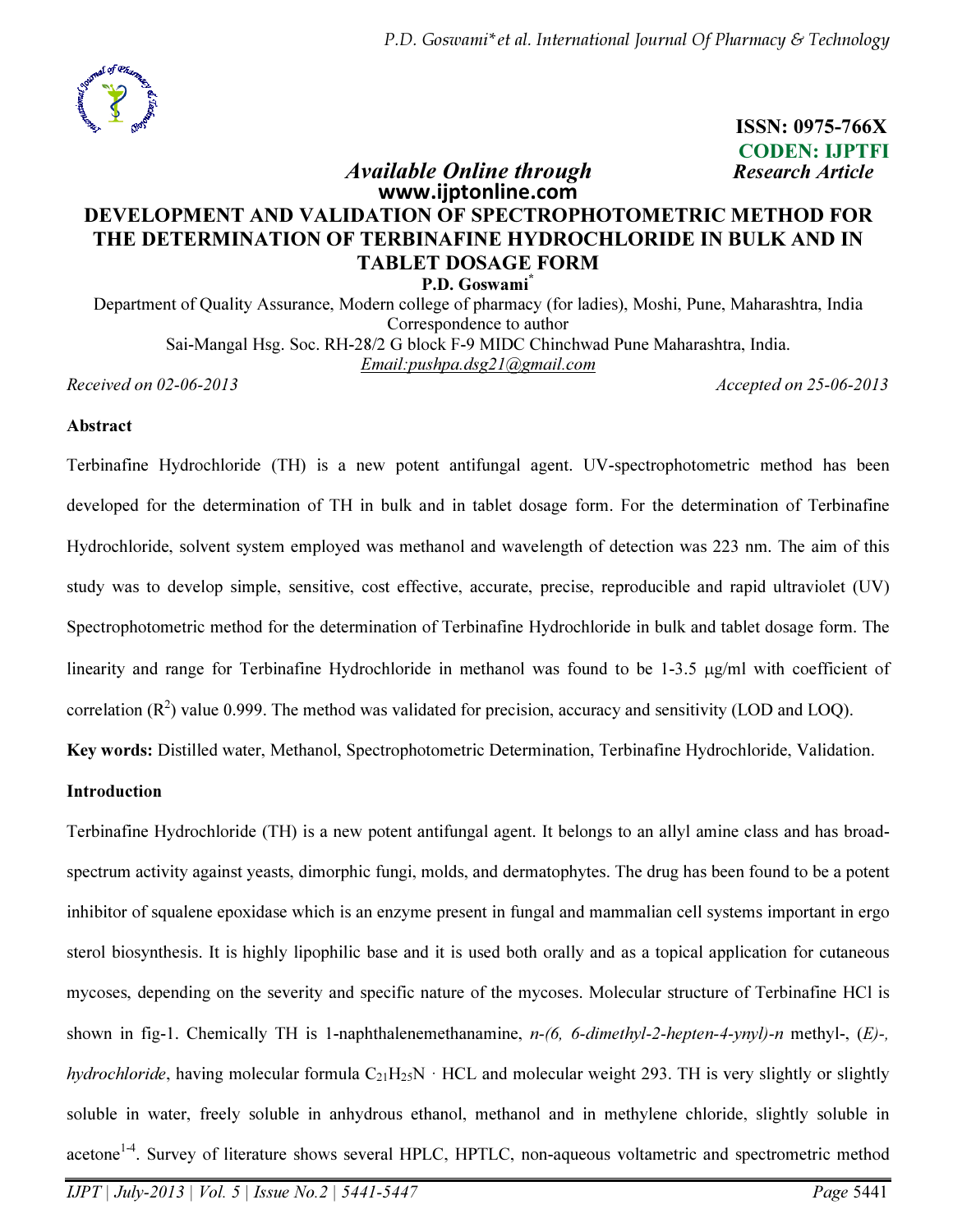P.D. Goswami\*et al. International Journal Of Pharmacy & Technology have been used for assay of TH in raw material and dosage forms. These methods are simple and rapid but due to low sensitivity of them, their use is limited. Reported spectrophotometric method estimates TH in presence of its photodegradant<sup>5-14</sup>. The present investigation has been undertaken to develop simple UV Spectrophotometric method to determine TH in bulk and tablet dosage form.



Fig-1: Chemical Structure of Terbinafine hydrochloride

### Materials and method

TH pure drug was obtained as a gift sample from Cipla Ltd. Maharashtra India. Fintrix film coated tablets (250 mg) were purchased from local medical shop. Reagents used for this assay were of analytical grade.

### Apparatus

Spectral analyses were made on UV-Vis spectrophotometer - Shimadzu Corporation with model no 1800, Software-UV-probe 3.43 and was employed with Wavelength Range: 190 to 1100nm and Photometric accuracy: ±0.002 Abs  $(0.5Abs)$ ,  $\pm 0.004$  Abs (1.0Abs),  $\pm 0.006$  Abs (2.0Abs). All the glass wares were rinse thoroughly with double distilled water and dried in hot air oven.

# Preparation of standard stock solution

5 mg of TH was weighed and transferred to 25 ml volumetric flask. It was dissolved in small amount of methanol and then volume was adjusted to up to the mark to make final concentration of  $200\mu\text{g/ml}$ .

# Selection of analytical wavelength

From stock solution 5  $\mu$ g/ml of solutions was prepared with methanol and spectrum was recorded between 200-400 nm. It was found that in methanol TH showed λmax of 222.85 nm with absorbance of 1.042.The overlain derivative spectrum of TH at concentration range 1-3.5 µg/ml was recorded at 223nm.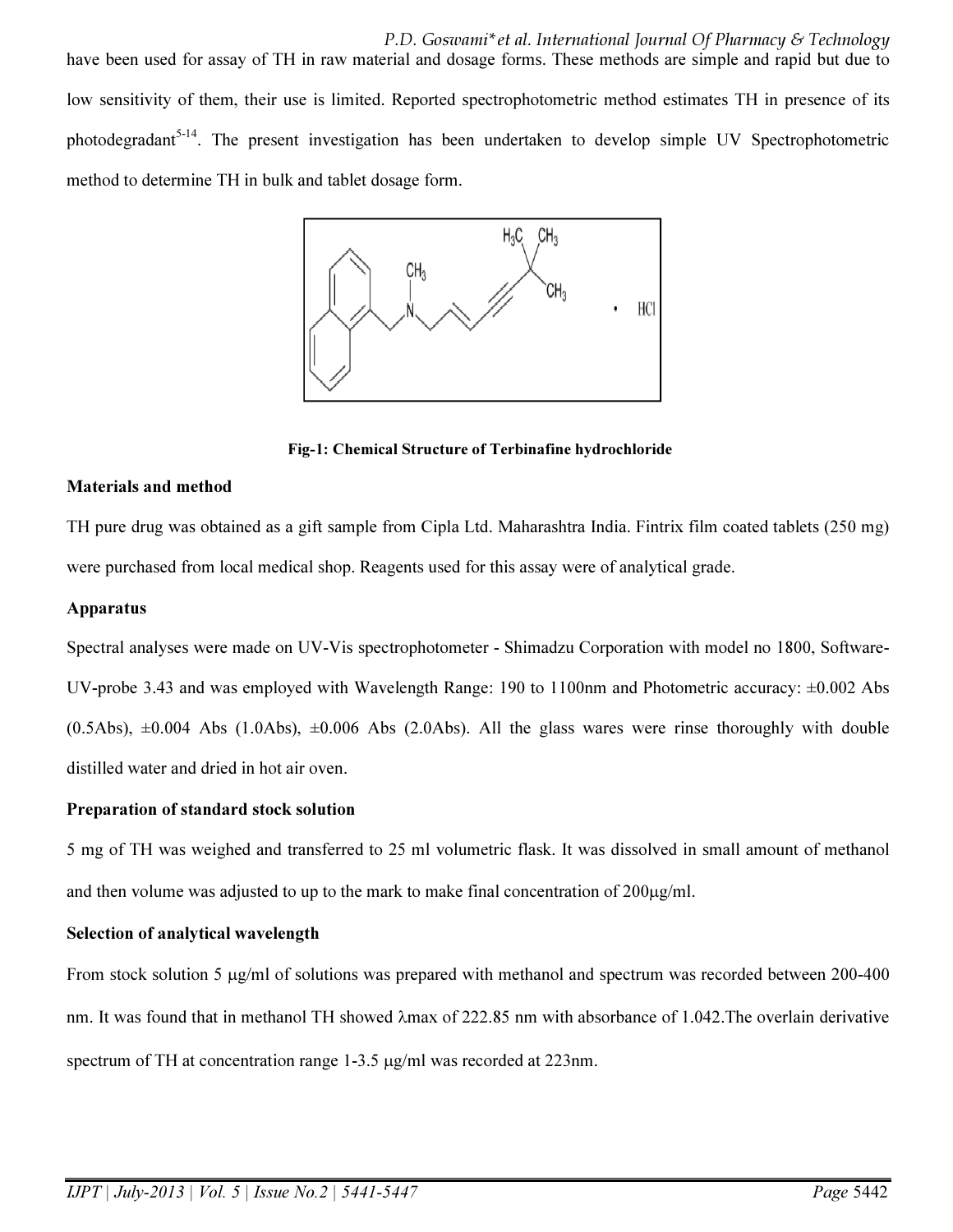

Fig-2: Spectrum of Terbinafine Hydrochloride (5 µg/ml) in Methanol Calibration curve for Terbinafine Hydrochloride (1-3.5 µg/ml)

Appropriate aliquots from standard TH stock solutions were transferred to different volumetric flasks of 10 ml capacity. The volume was adjusted to the mark with the methanol to obtain working standard solutions in concentration range of 1, 1.5, 2, 2.5, 3 and 3.5 µg/ml. These solutions were scanned at 223 nm to measure absorbance and these absorbances were plotted against corresponding concentrations. The straight-line equation was determined.



Fig-3: Calibration curve of Terbinafine Hydrochloride at 223nm

Table-1 Result of Calibration curve of Terbinafine Hydrochloride in methanol.

| Conc. $(\mu g/ml)$ | Absorbance |
|--------------------|------------|
| 1                  | 0.28818    |
| 1.5                | 0.43568    |
| $\overline{2}$     | 0.56339    |
| 2.5                | 0.69797    |
| 3                  | 0.82907    |
| 3.5                | 0.96796    |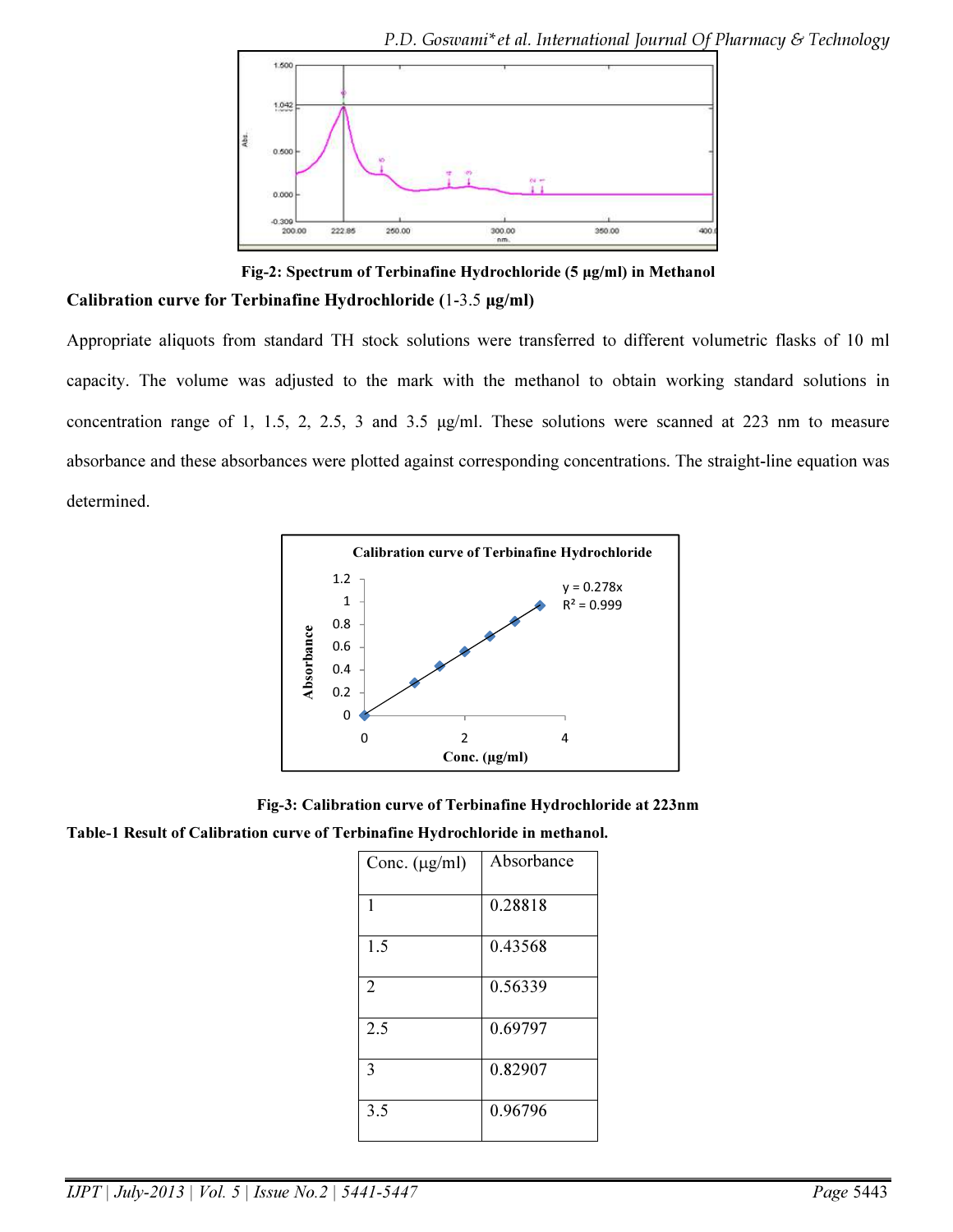P.D. Goswami\*et al. International Journal Of Pharmacy & Technology Table-2: Optimum condition and Stastical data for regression equation of TH.

| Parameters                                 | Values       |
|--------------------------------------------|--------------|
|                                            |              |
| $\lambda$ max                              | 223 nm       |
|                                            |              |
| Linearity (Beer's law limit in $\mu$ g/ml) | $1 - 3.5$    |
|                                            |              |
| Regression equation                        | $y = 0.278x$ |
|                                            |              |
| Slope                                      | 0.278        |
|                                            |              |
| Correlation co-efficient $(R^2)$           | 0.999        |
|                                            |              |

### Analysis of tablet formulation

The proposed method was used to determine TH in tablet. 14 tablets were weighed and powdered. The amount of powdered drug equivalent to 5 mg of TH was weighed accurately and transferred into a suitable flask. The tablet powder was dissolved in small amount of methanol and sonicated for 15 min. The flask was shaken and volume was made up to the mark with methanol to give 200µg/ml. The resultant solution was then filtered through a Whatman filter paper (0.45µ). From this filtrate 0.15 ml of solution was transfer to 10 ml capacity volumetric flask. The volume was made up to the mark with methanol to give a solution of concentration  $3\mu g/ml$ . The absorbance of this solution was measured at 223 nm. The drug content of the preparation was calculated using a standard calibration curve.

#### Table-3: Assay Results of Marketed Formulation.

| <b>Formulation</b> | Actual concentration $\mu$ g/ml | % Terbinafine Hydrochloride |
|--------------------|---------------------------------|-----------------------------|
| Film coated Tablet |                                 | 99.92%                      |

# Validation of the Method:

#### Accuracy

The accuracy of an analytical method is the extent to which test results generated by the method and the true value agree. To study the accuracy 14 tablets were weighed and powdered and analysis of the same was carried out. For accuracy of method, recovery studies were carried out by applying a known amount of standard TH at a level of 80%, 100% and 120 % to the sample solution (standard addition method). Three determinations were performed at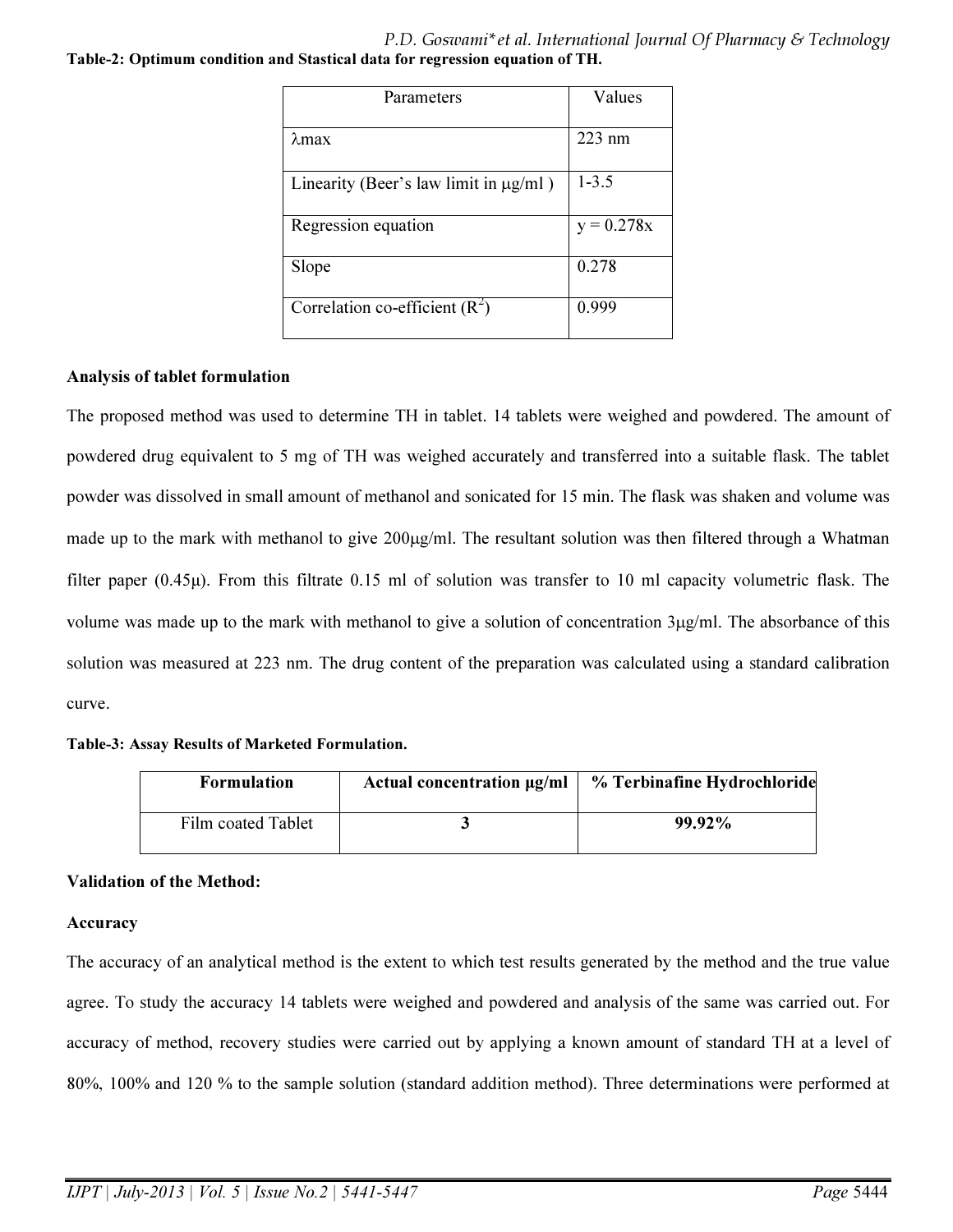P.D. Goswami\*et al. International Journal Of Pharmacy & Technology each level and the results obtained were compared with the expected results. The method was found to be accurate with 98.18 -99.1 % recovery of  $TH^{15-19}$ . The results are shown in Table no 4.

# **Precision**

Repeatability of sample was assessed using six replicates of the same concentrations (1.5 µg/ml). The intraday and interday precision of the proposed method was determined by estimating the corresponding responses three times on the same day and on three different days over a period of one week and results are reported in terms of percentage relative standard deviation. The proposed method was found to be precise as indicated by percent RSD not more than 2%. RSD for intraday was found to be 0.04821%, for interday 0.06059 % and the method was found to be reproducible with % RSD of 0.0885-0.169  $\frac{\%^{15-19}}{\%}$ . The results are shown in Table no 4.

# **Sensitivity**

The limit of detection (LOD) is the lowest concentration of analyte in a sample that can be detected but not necessarily quantified. The limit of quantitation LOQ is the lowest amount of analyte in a sample which can be quantitatively determined with suitable precision and accuracy. LOD and LOQ can be determined as  $k \times \sigma / S$ , where k is a constant (3.3 for LOD and 10 for LOQ),  $\sigma$  is SD and S is slope of regression equation<sup>15-19</sup>. The results are shown in Table no 4.

| <b>Parameters</b>     | Values           |
|-----------------------|------------------|
| % Recovery            | 98.18-99.10%     |
| Repeatability (% RSD) | $0.0885 - 0.169$ |
| Precision (%RSD)      |                  |
| Intraday              | 0.04821          |
| Interday              | 0.06059          |
| $LOD$ ( $\mu$ g/ml)   | 0.107            |
| $LOQ$ ( $\mu$ g/ml)   | 0.325            |

Table-4: Summary of Validation Parameters of Spectrophotometry

# Results and Discussion

From the optical characteristics of the proposed method, it was found that Terbinafine Hydrochloride obeys linearity within the concentration ranges 1-3.5µg/ml. The developed spectrophotometric method proved to be accurate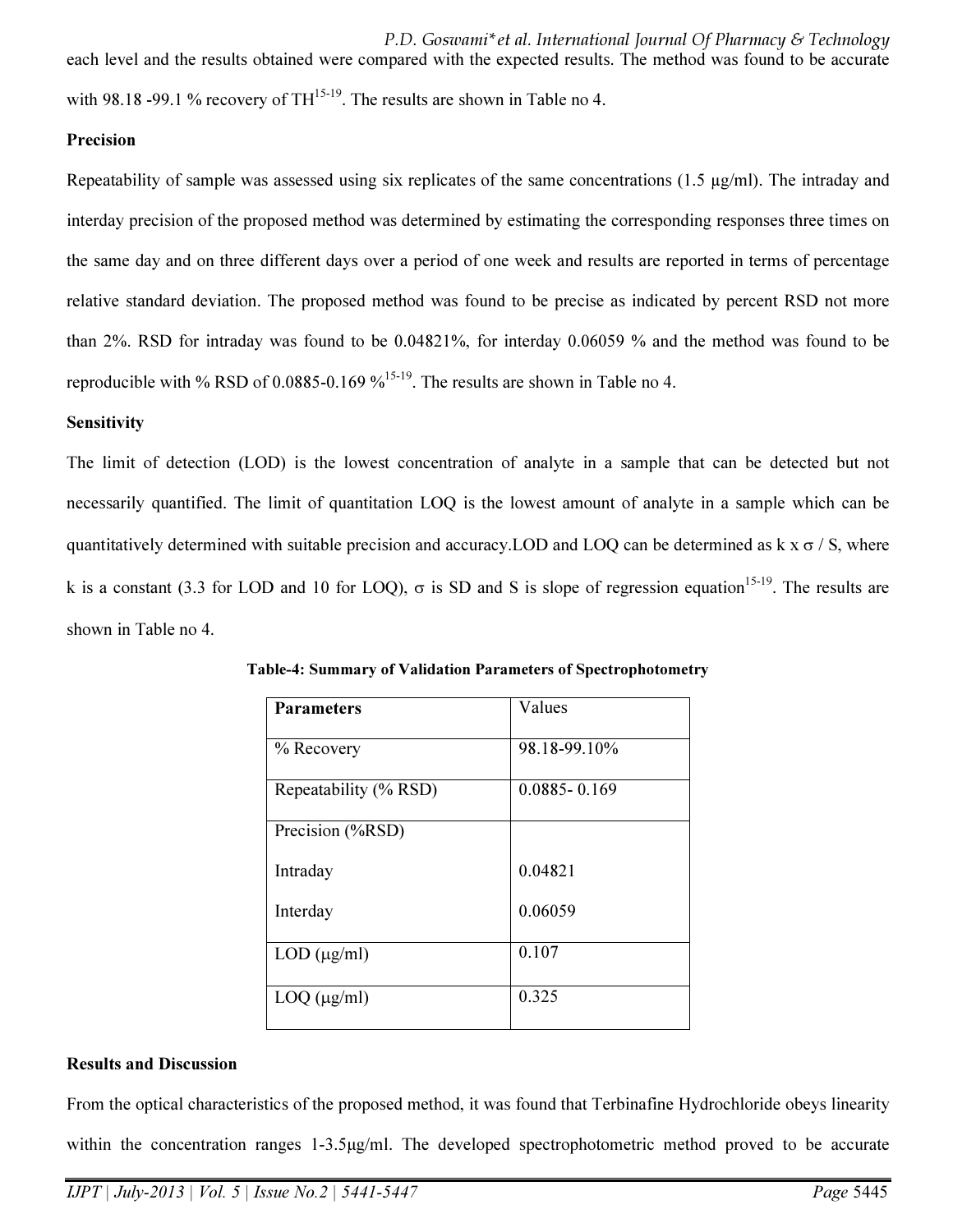P.D. Goswami\*et al. International Journal Of Pharmacy & Technology (between 98.18-99.10%) and precise as indicated by percent RSD not more than 2%. RSD for intraday 0.04821%, for interday 0.06059 % and the method was found to be reproducible with % RSD of 0.0885-0.169 %. The method was found to be simple, reproducible, specific as no interference observed when the drug was estimated in presence of excipients, rugged as there was no change in absorbance up to 24 hours of preparation of solution in methanol. Sensitivity was determined in terms of LOD and LOQ for which were found to be 0.107µg/ml and 0.325µg/ml respectively.

# Conclusion

The proposed UV spectrophotometric method was found to be simple, precise, accurate, reproducible and convenient. Statistical analysis confirms that the proposed method is an appropriate method for their quantification in the formulation. Therefore, they can be useful for routine analyses and quality- control assays of TH in pharmaceutical formulations.

### Acknowledgement

The authors are thankful to Cipla Ltd, Maharashtra, India for providing a gift sample of

Terbinafine Hydrochloride and also to Modern college of pharmacy (for ladies), Moshi Pune, Maharashtra, India for providing necessary facilities for carrying out the work.

#### References

- 1. British Pharmacopeia 2007, Vol. II, 2000-2001.
- 2. European Pharmacopoeia 2011, Vol-II, 3024-3025.
- 3. G. Petranyi, N.S Ryder, A. Stutz, Science, 1984, 224, 1239-41.
- 4. J. H. Block, J. M. Beale, Wilson and Gisvold's textbook of Organic and Pharmaceutical chemistry, 11<sup>th</sup> edition, Published by Lippincott Williams and Wilkins. 2004, 239.
- 5. A. Arranz, S. Fdz. de Betoño, J.M. Moreda, A. Cid, J.F. Arranz, Analytica Chimica Acta, 1997, 351(1-3), 97- 103.
- 6. E.M. Abdel-Moety, K.O. Kelani, A.M. Abou al-Alamein, Bollettino Chimico Farmaceutico, 2002, 141(4), 267- 273.
- 7. J. Denoue, H.P. Keller, P. Schaub, C. Delaborde, H. Humbert, Journal of Chromatography B:Biomedical Sciences and Applications, 1995, 663(2), 353-359.
- 8. J. Kuzne, N. Kozuh Erzen, M. Drobnic-Kosorok, Biomedical chromatography BMC, 2001, 15(8), 497-502.